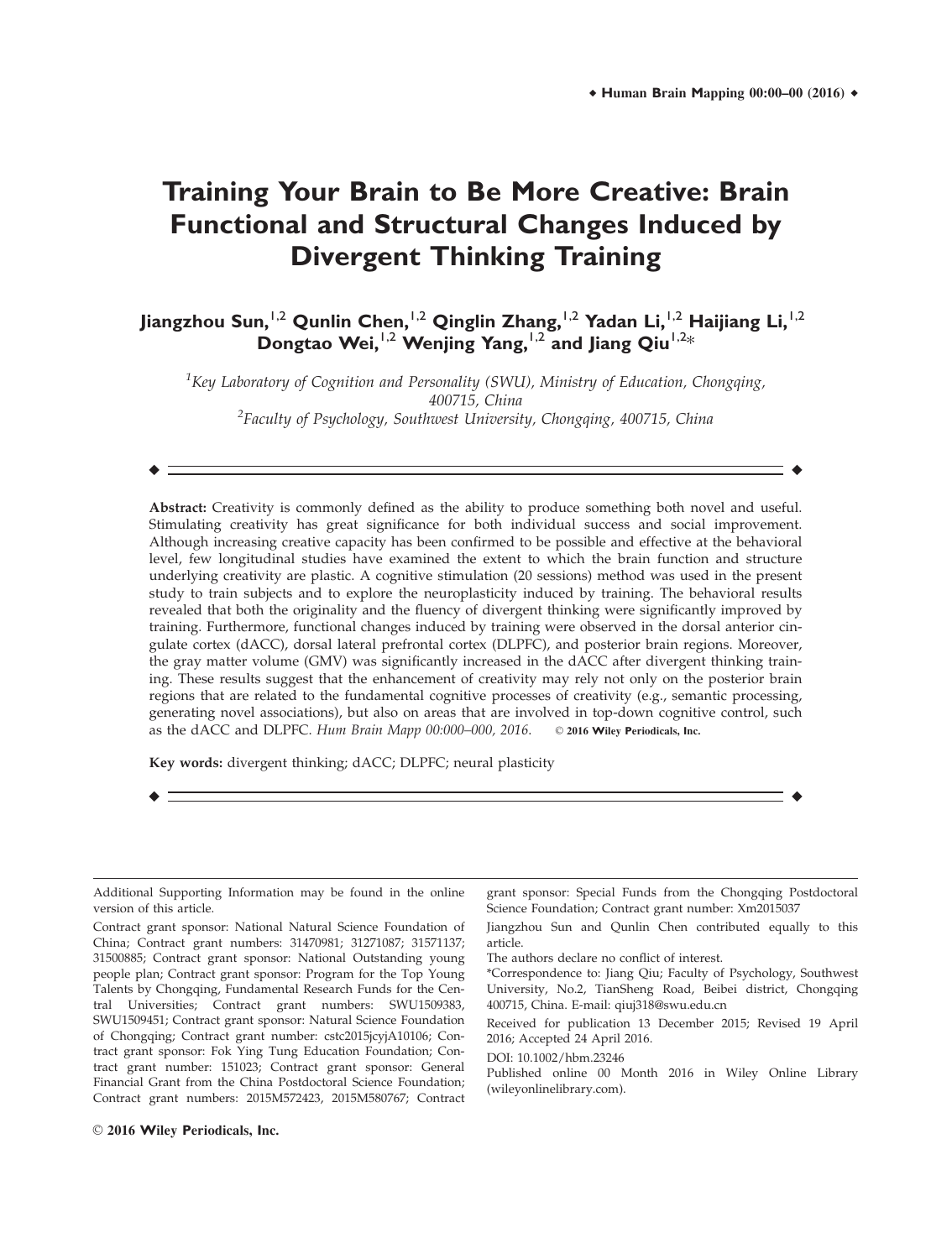#### **INTRODUCTION**

Creativity is commonly defined as the ability to produce something both novel and useful [Runco and Jaeger, 2012; Stein, 1953; Sternberg and Lubart, 1996]. As the fountainhead of the flowing water of human civilization, creativity is linked not only to social development but also to almost all areas of our everyday life [Dietrich and Kanso, 2010; Mumford, 2002]. The question of whether creativity can be developed with training has long attracted the attention of researchers. Various strategies and training paradigms have been used to stimulate creative thinking, such as imagery techniques, structuring group interactions, and providing incentives [Scott et al., 2004; Smith, 1998]. Among the different approaches that have been tried, cognitive stimulation, which involves exposure to the ideas of others, is one approach that has been shown to enhance creativity [Fink et al., 2010, 2012]. Other studies have tried to affect creativity by changing a person's internal state or external environment through meditation or simply walking at a natural pace [Ding et al., 2014; Oppezzo and Schwartz, 2014]. Reviews of the relevant research literature on creativity confirm the effectiveness (gains in performance) of creative cognition training [Ma, 2006; Scott et al., 2004].

Previous neuroimaging studies have explored the neural basis of creativity using a wide variety of tasks (such as divergent thinking tasks, insight problem solving, and artistic creation tasks) and measurement methods (such as taskbased fMRI, voxel-based morphometry, resting state fMRI, and diffusion tensor imaging) [Abraham et al., 2012; Aziz-Zadeh et al., 2013; Jung-Beeman et al., 2004; Qiu et al., 2010; Saggar et al., 2015; Zhu et al., 2013]. These studies have revealed that creative thinking may be related to widespread brain areas rather than to a single area of the brain. Those brain areas were mainly located in the frontal cortex, cingulate cortex, and temporoparietal areas [Arden et al., 2010; Dietrich and Kanso, 2010; Sawyer, 2011]. Using activation likelihood estimation to ascertain the key regions of divergent thinking, our recent meta-analysis found that the key regions were located in the lateral prefrontal cortex (LPFC), posterior parietal cortex (PPC), precuneus, anterior cingulate cortex (ACC), and several regions in the temporal cortex [Wu et al., 2015]. Recent network perspective tends to divide those brain areas into two brain networks: the default mode network (DMN) and the cognitive control network (CCN) [Beaty et al., 2016]. The DMN and the CCN likely correspond to the blind variation and the selective retention components of creative thinking, respectively [Campbell, 1960; Simonton, 1984]. The former network is related to creative thinking generation, while the latter network is related to top-down cognitive control [Abraham, 2014; Jung et al., 2013; Mok, 2014].

Even though numerous studies have explored the neural mechanisms of creativity, the neural mechanisms underlying creative cognition training are still unknown. Prior crosssectional studies comparing expert and novice or highcreative and low-creative individuals may provide insights into experience-related changes in the brain [Fink et al., 2009a;

Gibson et al., 2009; Kowatari et al., 2009]. However, it is not possible to determine from cross-sectional studies whether the observed functional and structural differences are due to preexisting differences or to the effects of practice or training.

Longitudinal studies revealing the brain plasticity induced by creativity training are still rare. Therefore, the specific structural and functional changes in the brain that are induced by creativity training are still unclear. Despite that, there is evidence that it is possible to reshape the brain through creativity training [Fink et al., 2006]. The participants, who were trained for about two weeks on various divergent thinking tasks, displayed comparatively higher synchronization of frontal EEG alpha activity, compared with pre-training. A recent study by Fink et al. found that training of verbal creativity modulates brain activity in language and memory related regions, such as the left inferior parietal cortex (IPL) and the left middle temporal gyrus (MTG) [Fink et al., 2015].

Interestingly, even a short-term intervention can change brain activity patterns with creative cognition tasks or in a resting state [Fink et al., 2010; Wei et al., 2014]. For example, Wei et al. [2014] found that resting-state functional connectivity was altered after a short cognitive stimulation intervention. However, direct evidence from longitudinal investigations of functional and structural changes resulting from training is still lacking. Longitudinal studies that combine functional and structural imaging data may enhance our understanding of the neurophysiological effects of creative cognition training [Chen et al., 2007; Ilg et al., 2008; Supekar et al., 2013; Taubert et al., 2011].

The present study investigated the effects of a 20-session, cognitive stimulation training intervention (one session each day), which involved exposing participants to the ideas of other people [Fink et al., 2010; Wei et al., 2014]. We employed divergent thinking tasks that are widely used to measure creativity [Fink and Benedek, 2014; Scott et al., 2004]. We proposed several hypotheses based on the findings from the previous studies [Ma, 2006; Scott et al., 2004]. First, we hypothesized that creative performance (originality and fluency of ideas) would be enhanced by training. Second, we hypothesized that brain activity changes would be observed in areas that are related to creative idea generation (e.g., the parietal lobe, precuneus and temporal lobe) and to cognitive control (e.g., the ACC and DLPFC) during divergent thinking tasks. Third, we hypothesized, based on the previous training studies using MRI [Bezzola et al., 2011; Olesen et al., 2004; Scholz et al., 2009; Zatorre et al., 2012], that specific training-induced structural changes would be observed in these brain regions.

# **MATERIALS AND METHODS**

# **Experiment 1**

#### **Participants**

All participants were right-handed and met MRI safety criteria (e.g., no braces or metal implants), and none of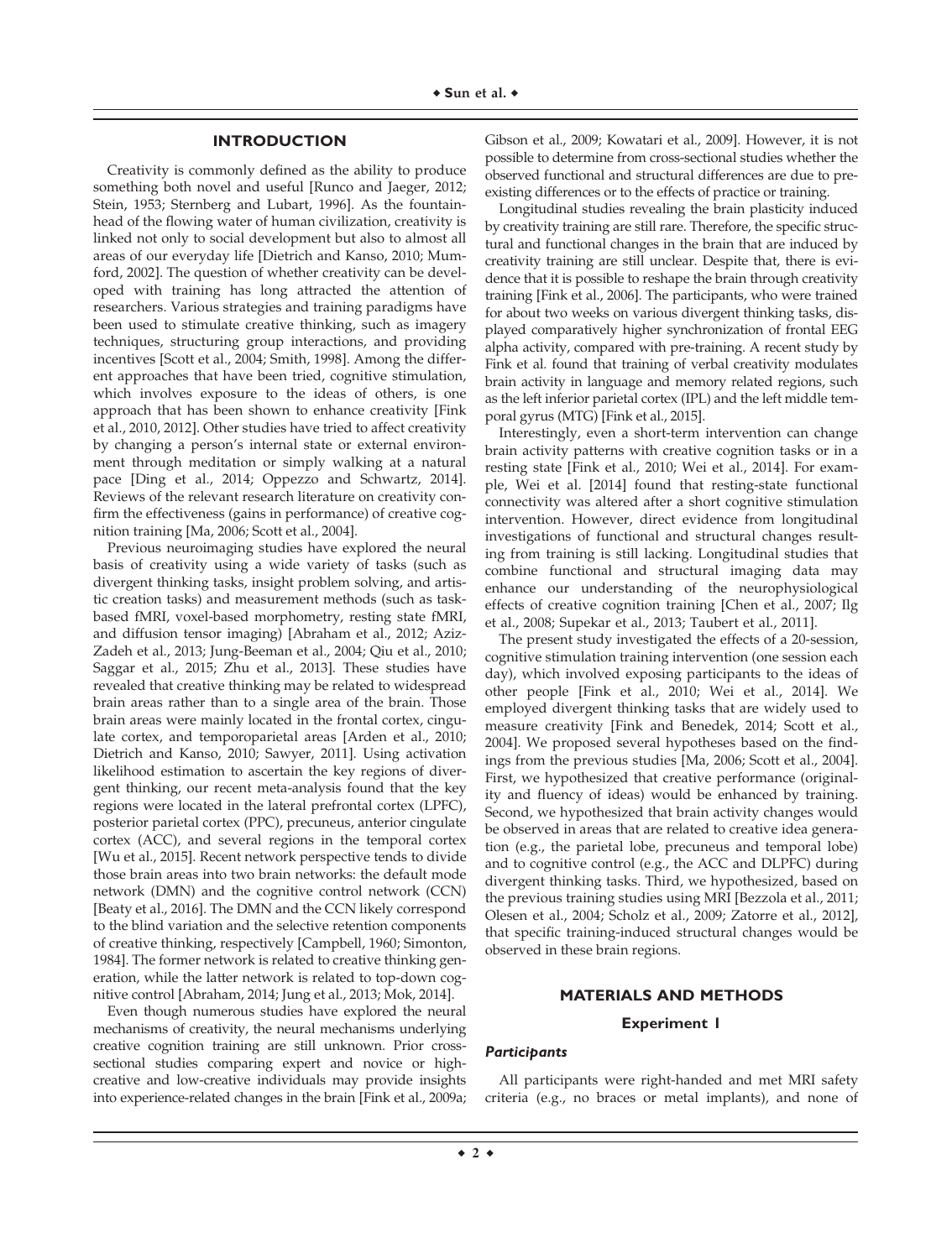them had a history of neurological or psychiatric illness (self-reported, with no history of brain damage, schizophrenia, major depression, anxiety disorder, and insomnia). The study was approved by the Brain Imaging Center Institutional Review Board at the Southwest University, China. In accordance with the Declaration of Helsinki (1991), written informed consent was obtained from all participants. A total of 40 participants were recruited from Southwest University, China, and randomly assigned to the training group (TG) or control group (CG). One participant in the TG withdrew from the study after the pretest, one participant in the CG did not take the post-test, and another participant in the TG did not obey the instructions for the post-test in the scanner. Four participants in the TG and five participants in the CG were excluded from the analyses because of head motions greater than 3 mm maximum translation or  $3^\circ$  rotation during the fMRI scanning at the pre-test or post-test. Therefore, the final sample consisted of 14 participants in the TG (6 males and 8 females) and 14 participants in the CG (5 males 9 females) for the analysis. The two groups did not significantly differ in age or intelligence.

# Procedure

First, participants in both the TG and the CG completed cognitive assessments at the pre-test, which included a battery of divergent thinking tasks and a measure of intelligence. The first brain imaging data were recorded after those behavioral measures were completed. Then the TG participants were instructed to come to the laboratory every day to complete the 20-session training procedure (one session per day). The participants in CG were untrained and needed not to come to the laboratory during these days. After the training procedure, the second brain imaging data and behavioral data were obtained for the TG and CG.

# Assessment of general intelligence

All participants were tested individually on the Raven's Advanced Progressive Matrix (RAPM) [Raven, 1962], which is a recognized measure of intelligence that has a high degree of reliability and validity [Tang et al., 2012]. This measure consists of 36 nonverbal items; each item contains a  $3 \times 3$  matrix with a missing piece to be completed. Participants were required to select the correct one out of eight alternatives. The current study used the total score of the test in the statistical analyses, in keeping with standard practice [Jaeggi et al., 2008; Takeuchi et al., 2010].

# **Tasks**

# DT tasks

Participants performed a battery of DT tasks before and after the training procedure, which were based on existing creativity tests [Benedek et al., 2006; Fink et al., 2006]. (i) Insight task (IT): participants were presented an unusual situation and asked to think of different causes for a given situation. (ii) Utopian situations task (UST): participants were instructed to imagine themselves in a given utopian situation and to generate original consequences of the situation. (iii) Product improvement task (PIT): participants were prompted to think about how to improve a product, such as a toy elephant, to make it more popular and interesting. (iv) Alternative uses task (AUT): participants attempted to think about unusual/original uses for everyday objects. The total duration of the four tasks was 24 minutes. Each task contained two items. For each item, participants had 3 minutes to write down their ideas. The items were divided into two parallel versions (version A and version B) to eliminate the potential effect of using the same items at the pre-test and post-test. One half of the participants used version A at the pre-test and version B at the post-test, while the other half used version B at the pre-test and version A at the post-test. The mean scores of these tasks were used to evaluate individuals' divergent thinking ability.

All the generated ideas were rated for their originality by three trained raters who used a five-point rating scale ranging from 1 ("not original") to 5 ("highly original"). The fluency (the number of the ideas) and originality (average of the originality scores of the ideas) scores were obtained by averaging the raters' scores. The raters displayed high internal consistency in their ratings (mean Cronbach alpha  $= 0.92$ ). ANOVAs were conducted with group (TG and CG) and time period (pre- and post-test) as factors.

# fMRI task

An alternative uses task (AUT) and a control task (an object characteristics task, OCT) were used in the scanner during the pre-test and post-test. Each task had 12 items and each item was presented in separate blocks. The AUT required participants to think of as many original uses as possible for everyday objects in 20 s. The OCT task required participants to think of the typical characteristics of everyday objects within 20 s. After each item, participants had 4 s to press the buttons corresponding to the number of ideas they generated (four choices were provided: 0–1 ideas, 2–3 ideas, 4–5 ideas, and more than 5 ideas). There was a fixation point lasting 20 s between the items. The tasks were presented in a fixed sequence (Fixation—AUT1—Fixation—OCT1—Fixation—AUT2—Fixation— OCT2...). Participants were asked to write down the ideas they generated in the scanner after the scanning was completed. The responses of the participants were positively correlated ( $r = 0.81$ ,  $P < 0.001$ ) with the number of ideas they provided after scanning.

As was assessed in the DT tasks, all the generated ideas in the fMRI session were rated with a five-point rating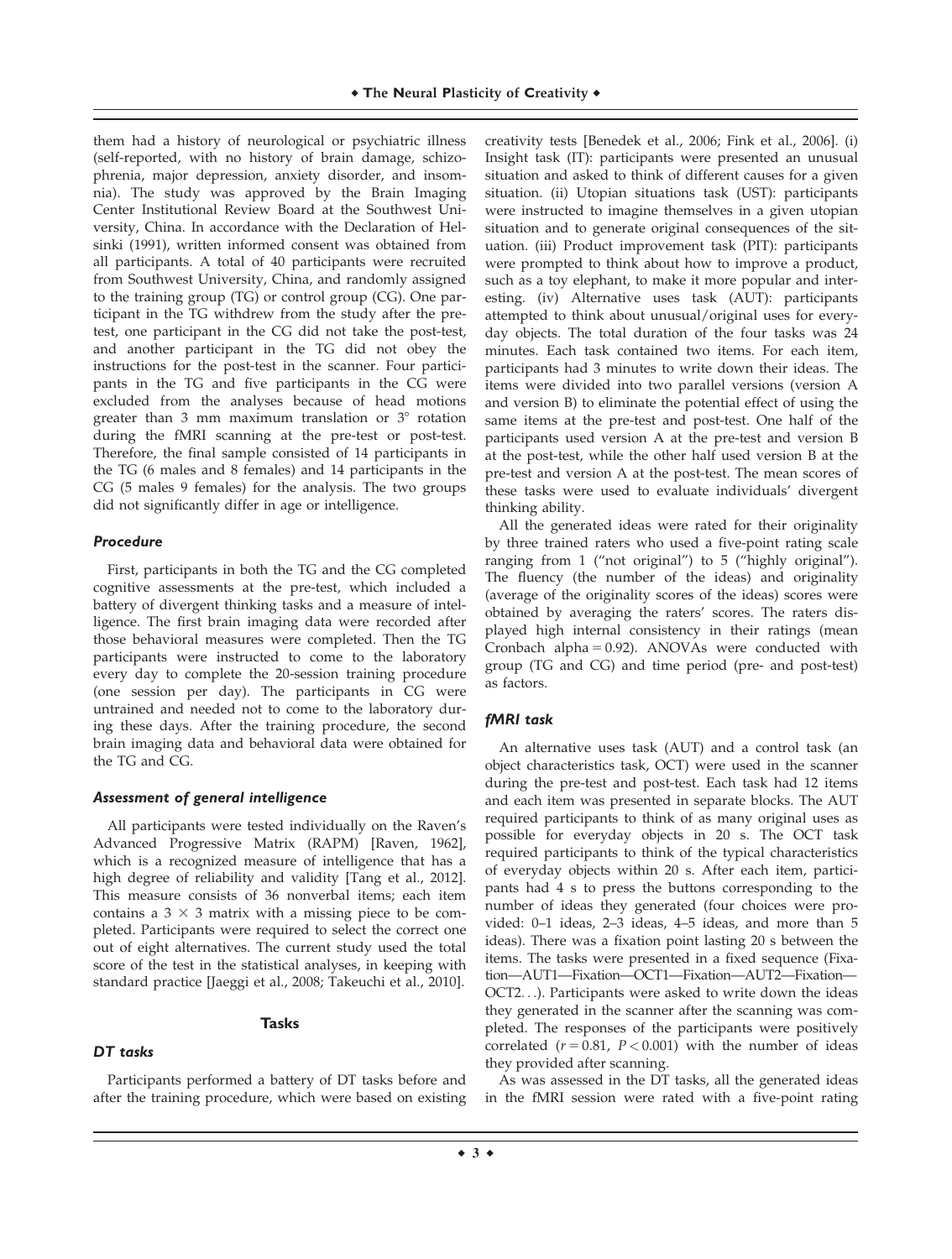scale. The results displayed high internal consistency in the ratings (mean Cronbach's alpha  $= 0.90$ ).

# Cognitive stimulation training

The study's cognitive stimulation training was developed from the protocol described in Fink et al. [2010] and Wei et al. [2014]. First, an everyday object (e.g., "umbrella") was presented and the participants were asked to generate as many novel and unusual uses as possible for the object in 3 minutes. Then, cognitive stimulation was provided by exposing them to external ideas for 1 minute (for each item there are three ideas, which were obtained in a preliminary experiment). Subsequently, participants had another 3 minutes to think of other novel and unusual uses for the same object. This procedure is known as an effective approach in group-based brainstorming techniques [Dugosh et al., 2000] and its effectiveness has been confirmed by a previous research [Fink et al., 2010]. Participants in the TG were instructed to complete 20 sessions of training. They needed to complete four items during each session. Each training session took 28 minutes. The items used in the training sessions were different from those used during fMRI task.

#### Image acquisition

Images were acquired using a Siemens TRIO 3-Tesla scanner. Participants lay supine with their heads snugly fixed with foam pads to minimize head movement, and were instructed to keep still. A total of 535 BOLD images were obtained using an Echo Planar Imaging (EPI) sequence with the following parameters:  $slices = 32$ ; repetition time  $(TR)/echo$  time  $(TE) = 2000/30$  ms; flip angle = 90°. FOV = 200  $\times$  200 mm<sup>2</sup>; voxel size = 3.4  $\times$  3.4  $\times$  4 mm<sup>3</sup>; thickness = 3 mm; slice gap = 1mm. A magnetization-prepared rapid gradient echo (MPRAGE) sequence was used to acquire high-resolution T1-weighted anatomical images (slices =  $176$ ; TR =  $1,900$  ms; TE =  $2.52$ ms; flip angle =  $9^{\circ}$ ; inversion time =  $900$  ms; FOV= 256  $\times$ 256 mm<sup>2</sup>; voxel size = 1  $\times$  1  $\times$  1 mm<sup>3</sup>; thickness  $= 1.0$  mm).

# fMRI task analysis

Functional imaging data analyses were performed with SPM8 software (Wellcome Department of Imaging Neuroscience, London, United Kingdom; [www.fil.ion.ucl.ac.uk/](http://www.fil.ion.ucl.ac.uk/spm) [spm](http://www.fil.ion.ucl.ac.uk/spm)). First, the functional data of each participant were motion-corrected. Participants who exhibited a head motion of 3 mm maximum translation or  $3.0^{\circ}$  rotation were excluded from further analyses. Then, each participant's functional images were normalized to EPI templates based on the Montreal Neurological Institute space (resampling voxel size was  $3 \times 3 \times 3$  mm<sup>3</sup>). Spatial smoothing (8 mm FWHM Gaussian kernel) was conducted to increase signal to noise ratio.

In the first-level analysis, each participant, each time period (pre- and post-test), and each task type were modeled separately using the general linear model. The movement correction parameters were added as covariates of no interest. The blocks in which participants did not generate any answer were excluded from the analyses (1.41% of blocks were excluded). In light of the research questions and hypotheses, we performed a comparison to produce a "contrast image" for each participant: AUT versus OCT. A one-sample t-test was used for each contrast image to obtain the activity pattern for each time period. Regions reaching cluster-level significance at  $P < 0.05$ , FEW corrected (following initial thresholding at  $P < 0.001$ , uncorrected) were reported.

Paired t-tests were used to estimate the activity differences between the pre-test and post-test. For the whole brain analysis, brain regions that showed activity changes were reported with a voxel-wise threshold of  $P < 0.001$ , cluster size greater than 10.

Small-volume corrections (SVC) were performed across the regions of interest (ROIs). We defined the ROIs according to the prior neuroimaging studies about divergent thinking [Abraham et al., 2012; Beaty et al., 2016; Fink et al., 2009a,; Jung et al., 2013; Wu et al., 2015]. Previous studies revealed that divergent thinking was closely related to some brain regions, including the ACC, DLPFC, precuneus, IPL and temporal lobule. The Wake Forest University (WFU) Pick Atlas [Maldjian et al., 2003] was used to define these areas: the bilateral ACC, bilateral precuneus, left and right DLPFC (BA45, BA46), left and right IPL, and left and right bilateral temporal lobule. The family-wise error (FWE) method was used for multiple comparisons. The significance level was set at  $P < 0.05$ . Further ANOVAs were conducted in these significant regions with group (TG and CG) and time period (preand post-test) as factors.

#### VBM analysis

The MR images were processed using SPM8 (Wellcome Department of Cognitive Neurology, London, United Kingdom; [www.fil.ion.ucl.ac.uk/spm\)](http://www.fil.ion.ucl.ac.uk/spm) implemented in MAT-LAB 7.8 (MathWorks Inc., Natick, MA). Each MR image was displayed in SPM8 to screen for artifacts and gross anatomical abnormalities. To attain better registration, the reorientation of the images was manually set to the anterior commissure. Segmentation of the images into gray matter (GM), white matter (WM), and cerebrospinal fluid was performed through the new segmentation toolbox in SPM8. Subsequently, we performed diffeomorphic anatomical registration through exponentiated lie (DARTEL) algebra in SPM8 for registration, normalization, and modulation [Ashburner, 2007]. To ensure conservation of regional differences in the absolute amounts of GM, the image intensity of each voxel was modulated by the Jacobian determinants. The registered images were transformed to Montreal Neurological Institute (MNI) space. Finally, the normalized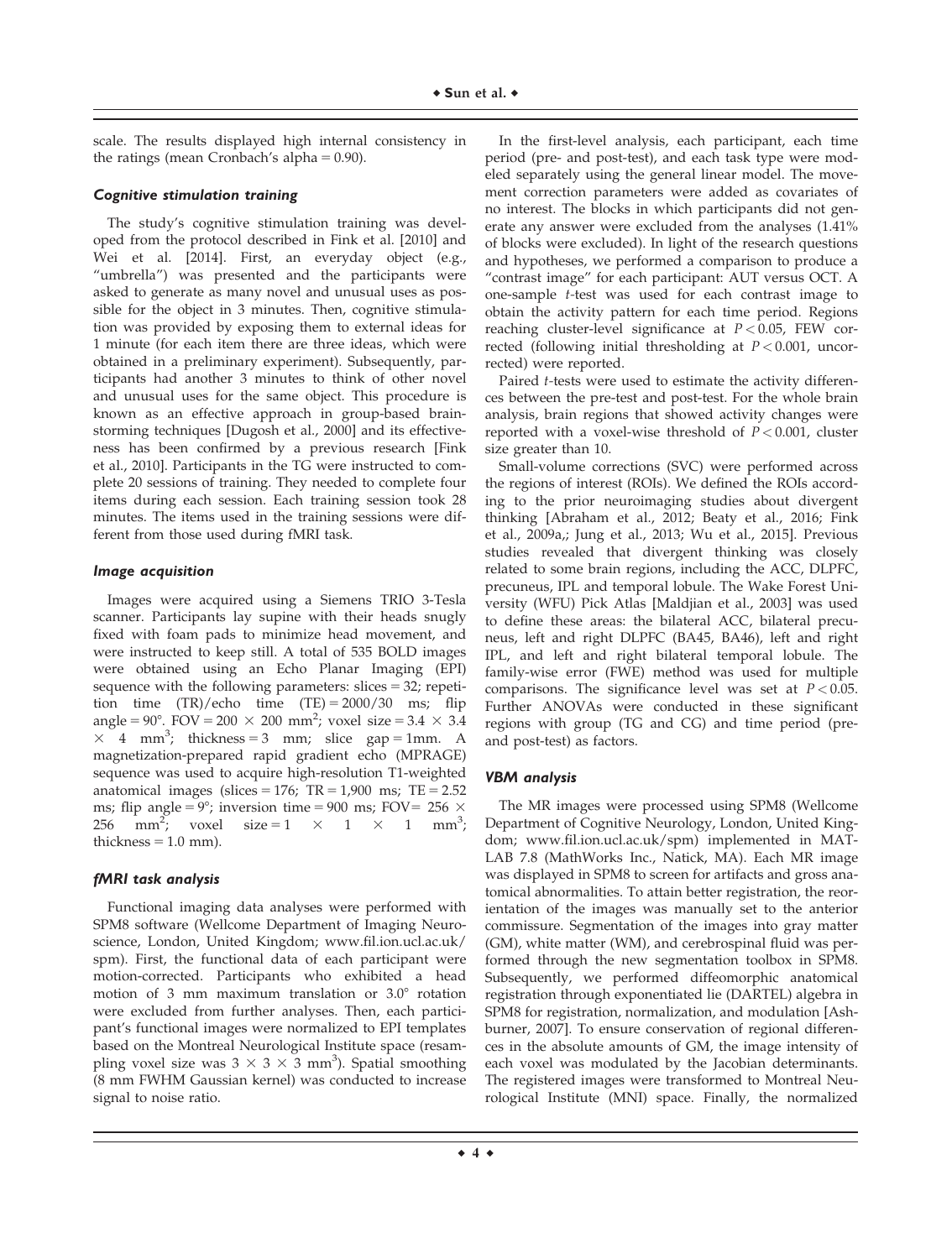modulated images (GM and WM images) were smoothed with an 8-mm full-width-at-half maximum Gaussian kernel to increase the signal-to-noise ratio.

Paired *t*-tests were used to estimate GMV changes between the pre-test and post-test. On the whole brain analysis, the brain regions that showed GMV changes were reported with a voxel-wise threshold of  $P < 0.001$ , cluster size greater than 100.

SVCs were performed across the ROIs defined by previous studies [Abraham et al., 2012; Beaty et al., 2016; Fink et al., 2009a,; Jung et al., 2013; Wu et al., 2015]. The voxelwise threshold was set at  $P < 0.001$ . The Wake Forest University (WFU) Pick Atlas [Maldjian et al., 2003] was used to define these areas: the bilateral ACC, bilateral precuneus, left and right DLPFC (BA45, BA46), left and right IPL, and left and right temporal lobule. The FWE method was used for multiple comparisons. The significance threshold was set at  $P < 0.05$ . Further ANOVAs were conducted in these significant regions with group (TG and CG) and time period (pre- and post-test) as factors.

#### **Experiment 2**

Given the small sample size of Experiment 1, Experiment 2, which ran at a separate time, was designed to confirm the observed training-induced functional and structural brain changes. Because the CG in Experiment 1 did not yield significant functional or structural brain changes, Experiment 2 only included the TG. Other training studies have used a second experiment to confirm their findings [Olesen et al., 2004; Ventura-Campos et al., 2013].

#### **Participants**

Fifteen new participants were recruited for this study. The inclusion and exclusion criteria were the same as those used in Experiment 1. The data of two participants were discarded because of head motion greater than 3 mm maximum translation or  $3^\circ$  rotation during the fMRI scanning at the pre-test or post-test. Following the same experimental procedure as conducted in the Experiment 1, the remaining 13 participants (mean  $age = 22.38$  years;  $SD = 2.10$ ; 5 males) underwent the pre- and post-training behavioral measures and MRI scans and the training procedure. Participants and the experimenters had no information about the findings of Experiment 1.

#### Imaging data acquisition

MRI data were acquired using the same scanner with the same sequence. To control the potential head motion, the fMRI tasks were divided into two runs. Between the two runs, participants were told to keep their head still and the task would continue soon. A total of 542 BOLD images (271 volumes each run) were obtained. A magnetization-prepared rapid gradient echo (MPRAGE)

sequence was used to acquire high-resolution T1-weighted anatomical images.

#### Data analysis

The analyses followed the same procedure as those performed in Experiment 1. Paired t-tests were used to estimate the differences between pre-test and post-test for the behavioral data and the MRI data (the functional activity changes and GMV changes). SVC were used for multiple comparisons.

#### **RESULTS**

# **Experiment 1**

#### Behavioral data

The duration of the training session is 20–26 days (Mean  $= 22.29$ , SD  $= 1.90$ ) (Figure 1). Participants in the TG completed one session each day. The behavioral data during the training sessions were shown in Figure 2.

# DT tasks

Independent t-tests showed that there was no significant difference between the two groups in either fluency or originality before training (all  $P > 0.05$ ). The group  $\times$  time period interaction was not significant for fluency. A significant main effect of time period was found for originality [F (1, 26) = 17.73; P < 0.05,  $\eta^2$  = 0.40] as well as group  $\times$ time period interaction [F (1, 26) = 5.64;  $P < 0.05$ ,  $\eta^2 = 0.18$ ]. The main effect of group was marginally significant [F (1,  $26$  = 4.12; P = 0.05,  $\eta^2$  = 0.14]. Subsequent t-tests indicated the TG had significantly better scores at the post-test than at the pre-test  $(P < 0.05)$ , while the CG's scores did not change significantly (Tables I and II). More details about behavioral data were shown in supplementary materials.

# fMRI task

Independent t-tests found no significant differences in either fluency or originality (all  $P > 0.05$ ) between the two groups before training. ANOVA revealed significant main effects of time period [F (1, 26) = 6.78; P < 0.05,  $\eta^2$  = 0.21], group [F (1, 26) = 5.98; P < 0.05,  $\eta^2$  = 0.19] and a significant group  $\times$  time period interaction [F (1, 26) = 13.27; P < 0.05,  $\eta^2$  = 0.34] for fluency. The post hoc *t*-tests indicated that the TG generated more ideas at the post-test than at the pre-test ( $P < 0.05$ ), while the number of the ideas generated by the CG did not change significantly. Only the main effect of time period was significant for originality  $[F(1,$ 26) = 33.38, P < 0.05,  $\eta^2$  = 0.56]. More details about behavioral data were shown in supplementary materials.

# fMRI data

One sample  $t$ -tests of the data for the  $AUT > OCT$  contrast revealed stronger pre-test activity in the posterior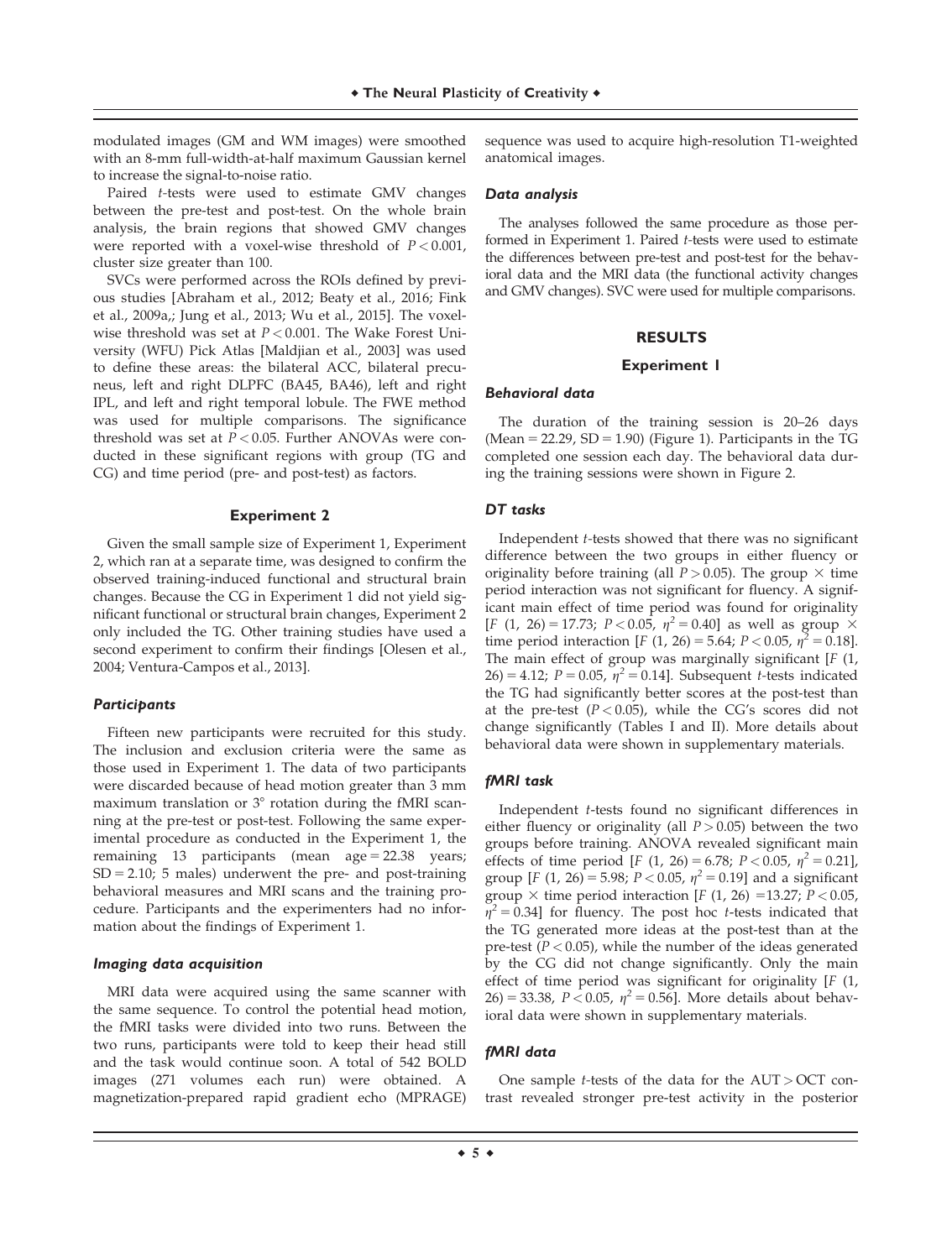

**Figure 1.**

Cognitive stimulation training improved divergent thinking performance. Participants had significantly higher fluency and originality after training both in the fMRI tasks and in the DT tasks. [Color figure can be viewed in the online issue, which is available at [wileyonlinelibrary.com.](http://wileyonlinelibrary.com)]



brain areas, such as the bilateral cuneus and occipital areas (Table III, Figure 3), while the opposite contrast (AUT < OCT) showed widespread activity in the bilateral temporoparietal areas (Table III, Figure 3).

The whole brain analysis revealed that the TG had increased activity after training in the bilateral dACC (cluster size = 12, MNI peak: 3 21 21,  $t = 5.51$ ), left DLPFC (cluster size = 44, MNI peak:  $-27$  27 24,  $t = 5.19$ ), right DLPFC (cluster size  $= 24$ , MNI peak: 36 27 30,  $t = 5.86$ ), left IPL/Postcentral Gyrus (cluster size  $=$  43, MNI peak:  $-57$  $-30$  45,  $t = 4.55$ ), left IPL (cluster size  $= 27$ , MNI peak:  $-39$  $-48$  48,  $t = 4.51$ ), and right precuneus (cluster size = 11, MNI peak: 24 -66 48,  $t = 4.55$ ), with a voxel-wise threshold of  $P < 0.001$  (cluster size  $> 10$ , uncorrected).

In ROI analysis, paired t-tests of the TG revealed a significant post-test increase in activity in the bilateral DLPFC, bilateral dACC, right precuneus, and left IPL

#### **TABLE I. Demographic and behavioral data**

|                                            |                                             | Training group                       | Control group                        |
|--------------------------------------------|---------------------------------------------|--------------------------------------|--------------------------------------|
| sessions<br>13 15 17<br>19<br>11           | Age (years)<br>Raven's advanced progressive | $19.43 \pm 0.85$<br>$26.07 \pm 4.76$ | $19.57 \pm 0.65$<br>$24.79 \pm 4.64$ |
| Figure 2.<br>during the training sessions. | matrices score<br>Males/females             | 6/8                                  | 5/9                                  |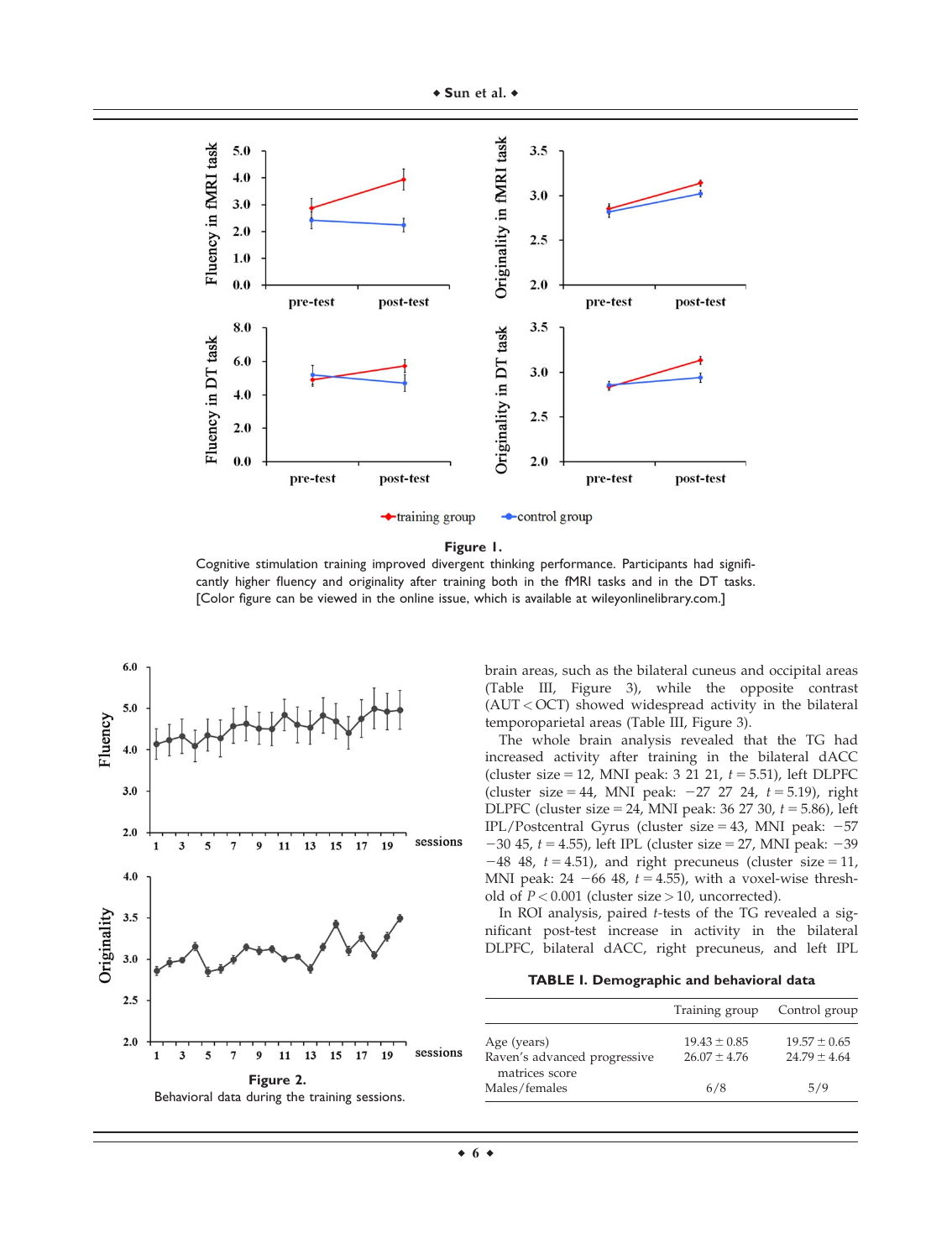**TABLE II. Behavioral data before and after training**

|                         |                                    | Training group                     |                                    | Control group                      |  |  |
|-------------------------|------------------------------------|------------------------------------|------------------------------------|------------------------------------|--|--|
|                         | Pretest                            | Posttest                           | Pretest                            | Posttest                           |  |  |
| fMRI AUT                |                                    |                                    |                                    |                                    |  |  |
| Fluency                 | $2.88 \pm 1.34$                    | $3.94 \pm 1.46$                    | $2.42 \pm 1.18$                    | $2.25 \pm 0.94$                    |  |  |
| Originality<br>DT tasks | $2.85 \pm 0.22$                    | $3.14 \pm 0.12$                    | $2.82 \pm 0.24$                    | $3.02 \pm 0.14$                    |  |  |
| Fluency<br>Originality  | $4.91 \pm 2.13$<br>$2.84 \pm 0.14$ | $5.73 \pm 1.83$<br>$3.13 \pm 0.17$ | $5.20 \pm 1.44$<br>$2.86 \pm 0.15$ | $4.70 \pm 1.45$<br>$2.94 \pm 0.19$ |  |  |

(SVC,  $P_{\text{corrected}}$  < 0.05), but no significant post-test difference was observed in the CG (Table IV, Figure 4).

ANOVA revealed significant group  $\times$  time period interaction [F (1, 26) = 6.06; P < 0.05,  $\eta^2$  = 0.19] for the dACC. Significant group  $\times$  time period interaction was also found in the right DLPFC [*F* (1, 26) = 4.62; *P* < 0.05,  $\eta^2$  = 0.15] and left DLPFC [F (1, 26) = 7.23;  $P < 0.05$ ,  $\eta^2 = 0.22$ ]. Group  $\times$ time period interaction in the left IPL/PG [F  $(1, 26) = 4.62$ ;  $P < 0.05$ ,  $\eta^2 = 0.15$ ] and left IPL [F (1, 26) = 4.86; P < 0.05,  $\eta^2$  = 0.16] were also significant.

The post hoc  $t$  tests indicated that the activity of these regions at post-test were higher than at the pre-test in the TG ( $P < 0.05$ ), while the activity of these regions in the CG did not change significantly.

For the region of dACC, ANCOVA was performed using the GMV of the dACC (significant result from the VBM data) as a covariate. The results showed no significant group  $\times$  time period interaction (P > 0.05) after adjusting the GMV of the dACC.

# VBM data

The whole brain analysis revealed that the TG had increased GMV after training in the dACC (cluster size = 408, MNI peak:  $-3$  29 19,  $t = 6.33$ ), with a voxel-wise threshold of  $P < 0.001$  (cluster size  $> 100$ , uncorrected).

In the ROI analysis, paired t-test of the TG revealed that the GMV of the dACC increased significantly after training (SVC,  $P_{\text{corrected}}$  < 0.05, cluster size = 399, MNI peak: -3 29 19, Figure 4). No significant changes were observed in the CG over time.

ANOVA revealed significant group  $\times$  time period interaction [F (1, 26) = 5.38; P < 0.05,  $\eta^2 = 0.17$ ] for the dACC. The post hoc  $t$  tests indicated that the GMV of the dACC at the post-test were higher than at the pre-test in the TG  $(P<0.05)$ , while the GMV of the dACC in the CG did not change significantly.

#### **Experiment 2**

As in Experiment 1, the behavioral results confirmed that performance improved with training. Paired t-test revealed significant improvements in fluency both in the fMRI tasks (mean fluency<sub>pre</sub> = 2.44, SD = 1.10; mean fluency<sub>post</sub> = 3.47, SD = 1.29;  $t = 3.58$ ,  $P < 0.05$ ) and in the DT tasks (mean fluency<sub>pre</sub> = 4.94, SD = 1.44; mean flu- $\text{ency}_{\text{post}} = 5.61, \text{ SD} = 1.77; t = 2.73, P < 0.05$ ). Originality also improved significantly in the fMRI tasks (mean originality<sub>pre</sub> = 2.58, SD = 0.20; mean originality<sub>post</sub> = 3.00,  $SD = 0.22$ ;  $t = 6.53$ ,  $P < 0.05$ ) and DT tasks (mean originality<sub>pre</sub> = 2.54, SD = 0.18; mean originality<sub>post</sub> = 2.63,  $SD = 0.16$ ;  $t = 3.20$ ,  $P < 0.05$ ) (Figure 5).

Replicating the results of the fMRI tasks in Experiment 1, Experiment 2 found significantly higher post-test activity in the dACC ( $P_{\text{corrected}}$  < 0.05, cluster size = 25, MNI peak: 3 12 27,  $t = 5.28$ ), left DLPFC ( $P_{\text{corrected}} < 0.05$ , cluster size = 10, MNI peak:  $-39\,36\,9$ ,  $t = 4.34$ ) and IPL ( $P_{\text{corrected}} < 0.05$ , cluster size = 52, MNI peak:  $-42 - 57 57$ ,  $t = 5.67$ ). Experiment 2 also found that the GMV in the dACC was significantly increased after training ( $P_{\text{corrected}} < 0.05$ , cluster size = 98, MNI peak:  $5 29 22$ ,  $t = 5.55$ ). Moreover, the post-test GMV of two cluster of the inferior temporal gyrus were significantly greater ( $P_{\text{corrected}}$  < 0.05, cluster size = 583, MNI peak: -59  $-18$   $-24$ ,  $t = 7.74$ ; cluster size = 172, MNI peak:  $-59$   $-18$  $-24$ ,  $t = 6.83$ ).

#### **DISCUSSION**

The present study examined whether divergent thinking training can improve creativity-related performance and

| TABLE III. Divergent thinking task-demand-related activity at pretraining (AUT related to OCT) |  |
|------------------------------------------------------------------------------------------------|--|
|------------------------------------------------------------------------------------------------|--|

| Brain areas         | R/L  | Maxima of cluster |       |    |      | Brodman areas  | Cluster size (voxels) |
|---------------------|------|-------------------|-------|----|------|----------------|-----------------------|
| AUT > OCT           |      |                   |       |    |      |                |                       |
| Cuneus<br>AUT < OCT | R, L | 12                | $-87$ | 12 | 6.52 | 17, 18         | 210                   |
| IPL/MTG/insula      |      | $-51$             | $-54$ | 39 | 7.74 | 21, 22, 40, 48 | 2,194                 |
| IPL/MTG             | R    | 45                | $-48$ | 42 | 8.02 | 21, 22, 40     | 2,347                 |
| <b>DLPFC</b>        | R    | 33                | 54    | 6  | 5.61 | 9, 10, 46      | 704                   |
| Insula/IFG          | R    | 63                | 12    | 3  | 4.53 | 48             | 312                   |
| <b>SMA</b>          | R, L | -9                | -9    | 57 | 4.93 | 6              | 194                   |

Note: MTG, middle temporal gyrus; IFG, inferior frontal gyrus; DLPFC, dorsal lateral prefrontal cortex; IPL, inferior parietal lobule; SMA, supplementary motor area. Results were corrected by the cluster-level FWE (voxel level uncorrected  $P < 0.001$ ), corrected  $P < 0.05$ .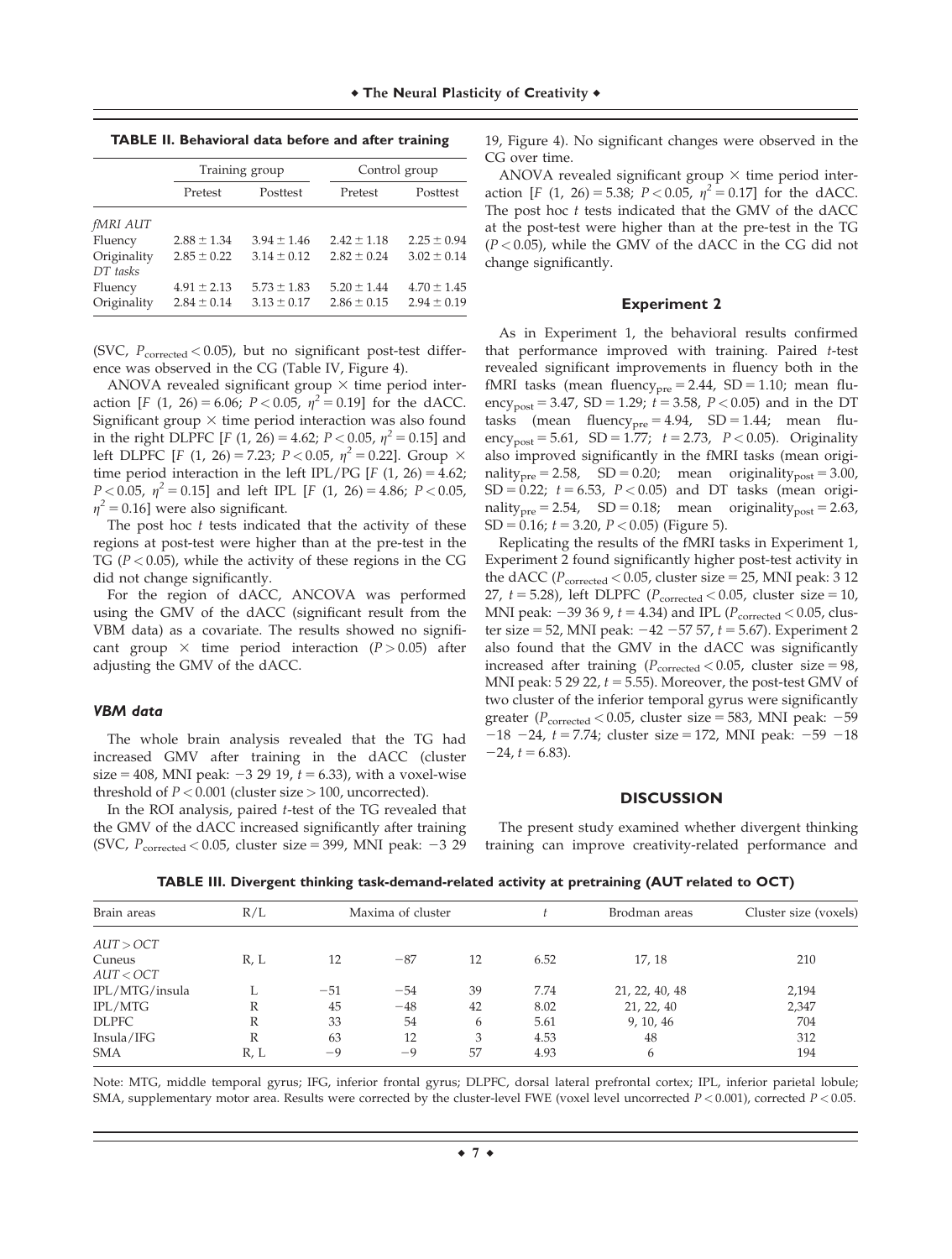

Activity patterns in the contrasts, AUT >OCT (*red*) and AUT <OCT (*blue*), before and after training. All effects were corrected by the cluster-level FWE (voxel level uncorrected *P* <0.001), corrected *P* < 0.05. [Color figure can be viewed in the online issue, which is available at [wileyonlinelibrary.com](http://wileyonlinelibrary.com).]

investigated the neural plasticity associated with such improvement. As expected, our behavioral results revealed that creative performance (originality and fluency) was effectively improved in the TG. Moreover, the results of Experiments 1 and 2 demonstrated there was significantly increased neural activity in the brain areas, such as the bilateral dACC, left DLPFC, and left IPL after training. Furthermore, the TG had an increased GMV in the dACC, indicating that divergent thinking training may lead to structural plasticity. This pattern of results demonstrates that creativity training can reshape both the function and structure of the brain. The implications for those regions

|  |  |  |  |  |  |  | TABLE IV. Brain regions showing an activity change after training |
|--|--|--|--|--|--|--|-------------------------------------------------------------------|
|--|--|--|--|--|--|--|-------------------------------------------------------------------|

| Group      | Brain areas  | R/L  | Maxima of cluster |       |    | Brodman areas | Cluster size (voxels) |    |
|------------|--------------|------|-------------------|-------|----|---------------|-----------------------|----|
| TG         |              |      |                   |       |    |               |                       |    |
| Post > pre |              |      |                   |       |    |               |                       |    |
|            | <b>DLPFC</b> | L    | $-36$             | 39    | 15 | 4.87          | 10, 46                | 28 |
|            | IPL/PG       | L    | $-57$             | $-30$ | 45 | 4.55          | 40                    | 28 |
|            | IPL          | L    | $-39$             | $-48$ | 48 | 4.51          | 40                    | 26 |
|            | <b>DLPFC</b> | R    | 36                | 27    | 30 | 5.86          | 9                     | 13 |
|            | dACC         | R, L | 3                 | 21    | 21 | 5.51          | 24, 32                | 11 |
| Post < pre | None         |      |                   |       |    |               |                       |    |
| CG         | None         |      |                   |       |    |               |                       |    |

Note: dACC, dorsal anterior cingulate gyrus; IPL, inferior parietal lobule; DLPFC, dorsal lateral prefrontal cortex; PG, postcentral gyrus; corrected for multiple comparisons (SVC,  $P_{\text{corrected}}$  < 0.05).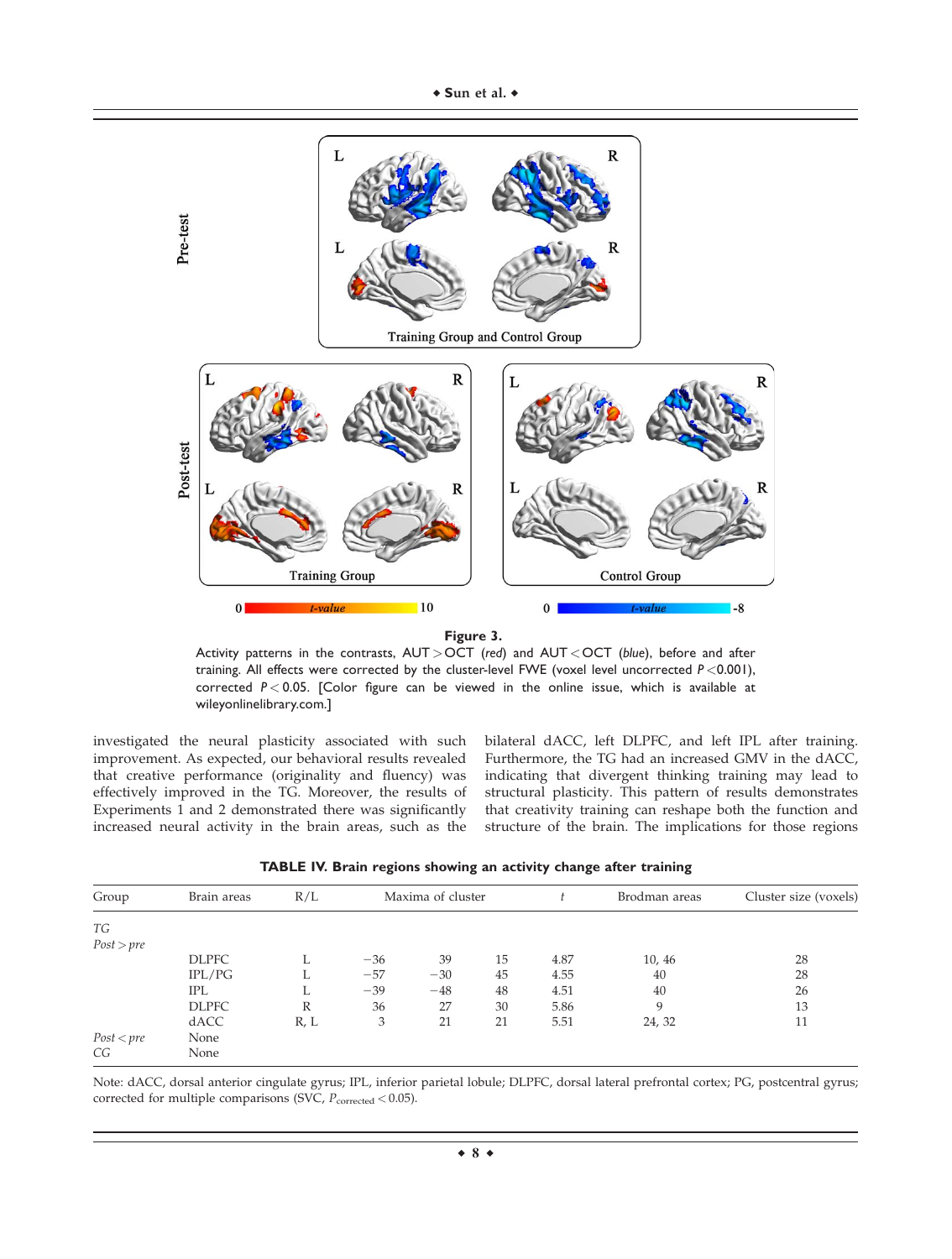

**Figure 4.**

Increased activity (post-test minus pre-test) during the fMRI tasks. (**A**) Brain areas that showed increased activity in the TG. Significant levels for correction were set at  $P < 0.05$ , small volume corrected. (**B**) Bar charts displayed the average amount of activation or deactivation. [Color figure can be viewed in the online issue, which is available at [wileyonlinelibrary.com.](http://wileyonlinelibrary.com)]

that are reshaped by creativity training will be discussed as follows.

First, our results showed that training produced significant improvements at the behavioral level with respect to the fluency and originality of generated ideas. Specifically, fluency (the number of the ideas) and originality (the uniqueness of the ideas) in the TG were enhanced both in the fMRI tasks and in the DT tasks, while the performance of the CG exhibited no differences at the post-test compared with the pre-test. The results in the present study revealed that the increase of fluency seems to be stronger than originality. The different patterns of fluency and originality may suggest that participants tend to generate more ideas but they cannot ensure the quality of each idea. In general, consistent with the previous studies [Fink et al., 2012, 2015; Scott et al., 2004], the behavioral results revealed that the applied training program was effective in enhancing creativity performance.

Second, at the neurophysiological level, the role of the dACC in divergent thinking was particularly noteworthy, given both the functional activity differences and the gray matter changes between the pre- and post-test. Significantly increased activity was observed in the dACC after training in the TG in the present study. This area is commonly thought to be related to response conflict monitoring, error detection and response selection [Holroyd et al., 2004; Mansouri et al., 2009]. Activation in the dACC has been widely observed in various divergent thinking tasks, providing evidence for the important role of this area in creative cognition [Abraham et al., 2012; Fink et al., 2009a; Howard-Jones et al., 2005; Kleibeuker et al., 2013]. Activation of the ACC has also been observed in tasks that are



Structural changes. The gray matter volume increased in response to cognitive stimulation training. [Color figure can be viewed in the online issue, which is available at [wileyonlinelibrary.com](http://wileyonlinelibrary.com).]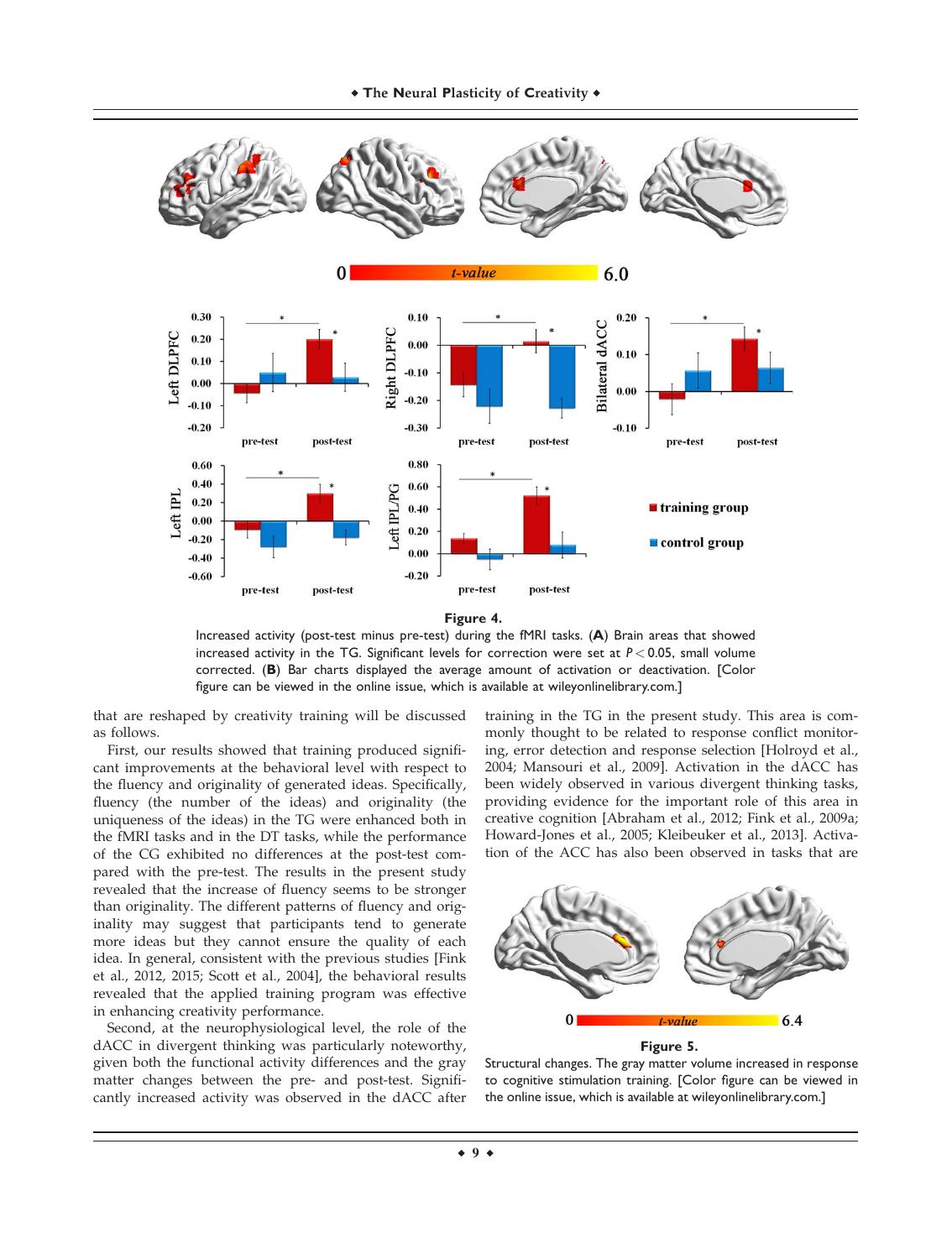not specific to divergent thinking tasks, such as insight problem-solving, piano improvisation, visual art design and other creative tasks [Anderson et al., 2009; Aziz-Zadeh et al., 2009; Berkowitz and Ansari, 2008; Darsaud et al., 2011; Kounios et al., 2006; Kowatari et al., 2009; Luo and Niki, 2003]. Considering the role of the dACC in response conflict monitoring, response errors, response selection [Holroyd et al., 2004; Mansouri et al., 2009], and its involvement in creative tasks, it seems that the dACC may contribute to a cognitive top-down control mechanism that enhances the process of evaluation and exploration of generated ideas during creative thinking. Thus, increased activity in this area may be related to higher internal processing demands to evaluate the originality and appropriateness of ideas and to inhibit normally activated stereotypical thinking [Abraham et al., 2012; Mansouri et al., 2009]. In addition to the activity change, an increase in the GMV of the dACC was observed between the pre-test and the post-test. It is important to mention here that while the relationship between structure and function is complex, some researchers argue that structure informs and constrains function [Honey et al., 2010]. According to this view, the overlap between the results (observed functional and structural changes in the dACC) may give us some insights into the important role of the top-down control mechanism in creative processes.

In addition, significantly increased post-test activity was observed in the DLPFC during the fMRI creative tasks compared with the pretest. Previous studies have found that the DLPFC activity was always accompanied by activity in the ACC during creative tasks [Abraham et al., 2012; Howard-Jones et al., 2005; Kleibeuker et al., 2013]. For example, Abraham et al. [2012] found the ACC and the DLPFC tend to be most responsive in conceptual expansion during difficult divergent thinking tasks compared with simple divergent thinking tasks. More importantly, they also found that these areas were more active during divergent thinking tasks compared with working memory tasks. Though the activation of the DLPFC also has been widely reported to be related to working memory [Curtis and D'Esposito, 2003], Abraham et al. [2012] proposed that this area also plays an important role in creative processes.

Studies that define different components of creativity may, to some extent, give us more direct and detailed evidence about the specific functions of these areas [Abraham, 2014; Ellamil et al., 2012]. For example, Ellamil et al. [2012], who divided creative processes into an idea generation process and an idea evaluation process, observed that activity in both the ACC and DLPFC increased during the evaluation (vs. generation) of creative thought. Furthermore, activity in these areas was positively related to how well participants were able to evaluate their outcomes. Theories of the regulation of cognition hold that the dACC is related to monitoring performance and detecting signals, while the DLPFC is more involved in the implementation of top-down control [MacDonald et al., 2000]. Therefore, in our present study, we interpret the increased DLPFC activity as reflecting an enhancement of executive cognitive control involving integration, evaluation, and verification of relevant information, which may contribute to the generation of original ideas.

Posterior brain regions, such as the IPL also showed increased activity after training. This result is in agreement with several findings of brain activity during creative compared with non-creative cognition. For instance, Aziz-Zadeh et al. [2013], who had their participants complete a visuospatial divergent thinking task and a control task, observed that visuospatial divergent thinking (as compared with the control task) was associated with more activity in the posterior parietal cortex. Fink et al. [2010] compared a cognitive stimulation condition to a simple AU condition and found more activity in the middle temporal gyrus, angular gyrus, and the supramarginal gyrus. This region was discussed in terms of bottom-up attention and automatically activated knowledge. Furthermore, MRI studies focusing on individual differences in creativity have confirmed the role of this region in creative processes. For example, Chávez-Eakle et al. [2007] explored the relationship between brain cerebral blood flow (CBF) and verbal Torrance tests of creative thinking, and found that fluency was positively related to CBF in the inferior parietal lobule. Jung et al. [2010] observed negative correlations between divergent thinking ability and cortical thickness in the angular gyrus. Research using diffusion tensor imaging also reported a significant positive relationship between fractional anisotropy in regions of the bilateral temporo-parietal junction and the right IPL and individual creativity (measured by divergent thinking tests). In general, the temporoparietal area is closely related to creative performance. Increased activity in this area may be related to the attention state during the generation of original ideas.

Furthermore, regions such as the dACC, DLPFC, and IPL, which show increased activity induced by training, are the key regions of large-scale networks such as the cognitive control network (CCN) and the default mode network (DMN). Recent neuroscientific investigations tend to study creativity from the perspective of large-scale networks [Abraham, 2014; Beaty et al., 2016; Jung et al., 2013; Mok, 2014]. Jung et al. [2013] reviewed structural studies on creativity and tried to understand the neural mechanisms underlying creativity through the features of the CCN and the DMN, as well as the relationship between these two networks. More specifically, it seems that the DMN is involved in the generation of original ideas and the CCN is involved in allocation of cognitive resources. Meanwhile, the salience network (SN) may modulate the interplay between these two networks. Previous studies have revealed that task-based integration between the parietal lobe, dACC, and DLPFC is critical for guiding and supporting cognitive control according to goals and, potentially, arousal states [Cocchi et al., 2013, 2014; Dosenbach et al., 2007; Seeley et al., 2007]. Functional changes of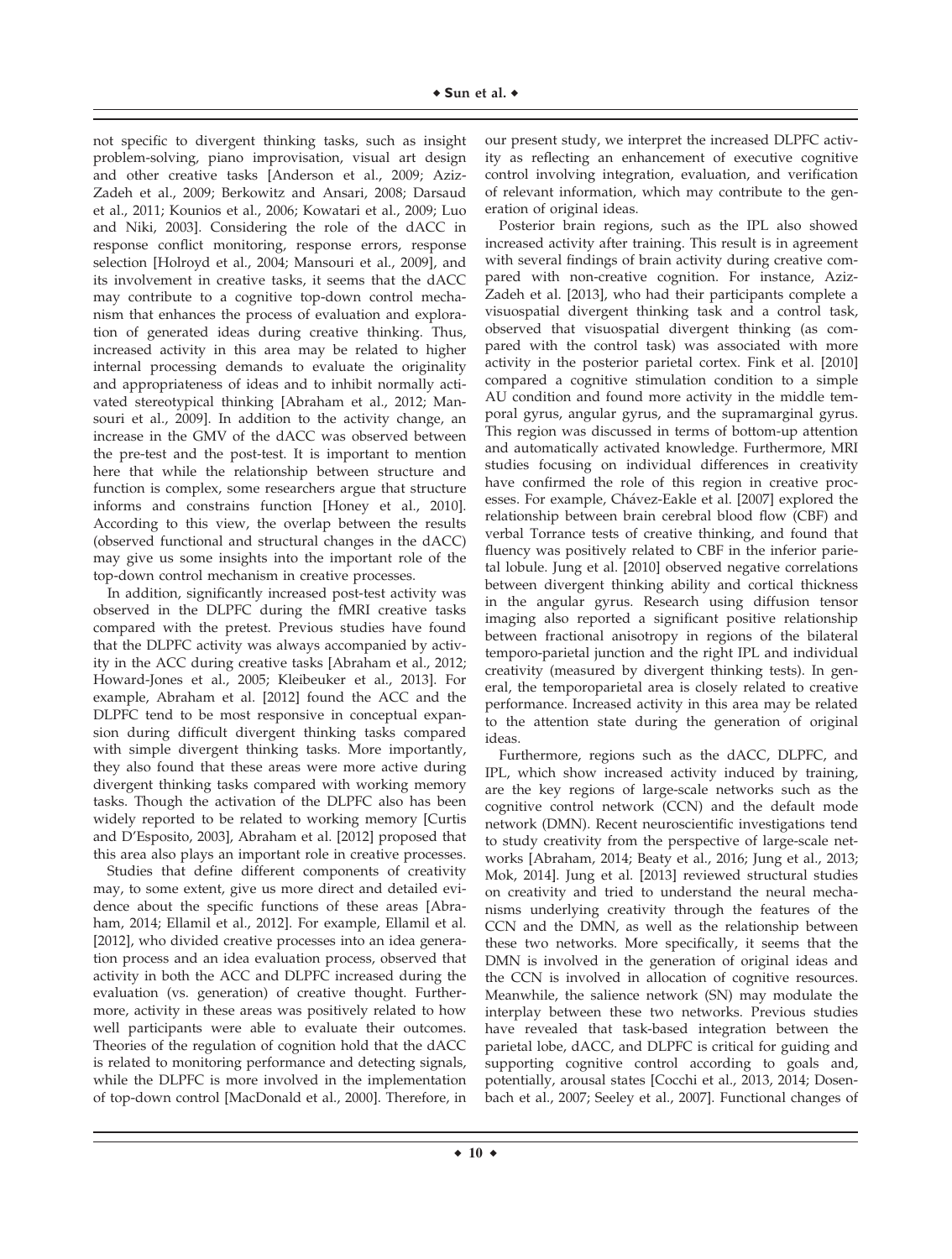the key regions may have an effect on these networks and the integration between these networks, which then affect creative behavioral performance.

This study has some limitations. One limitation is the small number of participants. Many participants were excluded because they withdrew from the study or had excessive head motion during scanning. Second, we used just two experiments to confirm the key regions that were sensitive to divergent thinking training. Although the longitudinal design we used can provide direct evidence for the neural basis of creativity training and its plasticity effects, studies with larger samples, different training approaches and active control group are needed in the future. Another limitation is the behavioral data during the fMRI tasks were collected after scanning. It may result in some bias of the behavioral scores in of fMRI task. In addition, this study did not investigate possible transfer effects of creativity training on other cognitive abilities, such as cognitive control or working memory. Further studies that examine transfer effects may give us insights into the causal explanation of creative and other cognitive abilities.

# **CONCLUSION**

In summary, the results of the present study showed the effects of creativity training on brain function and structure through short-term divergent thinking training. Although not every brain area showed functional changes that corresponded to gray matter changes, our results offer insights into the neural plasticity with respect to both function and structure. It is encouraging to observe that neural plasticity can be achieved through training, not only by physical exercise (e.g., juggling, golf, or a sense of balance) or working memory, but also by complex cognitive abilities, such as creativity. Obviously, it is promising that human creativity capacities can be developed through well-designed training programs, which may contribute to social development and human civilization.

#### **REFERENCES**

- Abraham A (2014): Creative thinking as orchestrated by semantic processing vs. cognitive control brain networks. Front Human Neurosci 8:95.
- Abraham A, Pieritz K, Thybusch K, Rutter B, Kroger S, Schweckendiek J, Stark R, Windmann S, Hermann C (2012): Creativity and the brain: Uncovering the neural signature of conceptual expansion. Neuropsychologia 50:1906–1917.
- Anderson JR, Anderson JF, Ferris JL, Fincham JM, Jung KJ (2009): Lateral inferior prefrontal cortex and anterior cingulate cortex are engaged at different stages in the solution of insight problems. Proc Natl Acad Sci 106:10799–10804.
- Arden R, Chavez RS, Grazioplene R, Jung RE (2010): Neuroimaging creativity: A psychometric view. Behav Brain Res 214:143– 156.
- Ashburner J (2007): A fast diffeomorphic image registration algorithm. Neuroimage 38:95–113.
- Aziz-Zadeh L, Kaplan JT, Iacoboni M (2009): "Aha!": The neural correlates of verbal insight solutions. Human Brain Mapp 30: 908–916.
- Aziz-Zadeh L, Liew SL, Dandekar F (2013): Exploring the neural correlates of visual creativity. Soc Cogn Affect Neurosci 8:475–480.
- Beaty RE, Benedek M, Silvia PJ, Schacter DL (2016): Creative cognition and brain network dynamics. Trends Cogn Sci 20:87–95.
- Benedek M, Fink A, Neubauer AC (2006): Enhancement of ideational fluency by means of computer-based training. Creativ Res J 18:317–328.
- Berkowitz AL, Ansari D (2008): Generation of novel motor sequences: The neural correlates of musical improvisation. Neuroimage 41:535–543.
- Bezzola L, Merillat S, Gaser C, Jancke L (2011): Training-induced neural plasticity in golf novices. J Neurosci 31:12444–12448.
- Campbell DT (1960): Blind variation and selective retentions in creative thought as in other knowledge processes. Psychol Rev 67:380.
- Chávez-Eakle RA, Graff-Guerrero A, García-Reyna JC, Vaugier V, Cruz-Fuentes C (2007): Cerebral blood flow associated with creative performance: A comparative study. Neuroimage 38: 519–528.
- Chen CH, Ridler K, Suckling J, Williams S, Fu CH, Merlo-Pich E, Bullmore E (2007): Brain imaging correlates of depressive symptom severity and predictors of symptom improvement after antidepressant treatment. Biol Psychiatry 62:407–414.
- Cocchi L, Zalesky A, Fornito A, Mattingley JB (2013): Dynamic cooperation and competition between brain systems during cognitive control. Trends Cogn Sci 17:493–501.
- Cocchi L, Halford GS, Zalesky A, Harding IH, Ramm BJ, Cutmore T, Shum DHK, Mattingley JB (2014): Complexity in relational processing predicts changes in functional brain network dynamics. Cerebr Cortex 24:2283–2296.
- Curtis CE, D'Esposito M (2003): Persistent activity in the prefrontal cortex during working memory. Trends Cogn Sci 7:415–423.
- Darsaud A, Wagner U, Balteau E, Desseilles M, Sterpenich V, Vandewalle G, Albouy G, Dang-Vu T, Collette F, Boly M, Schabus M, Degueldre C, Luxen A, Maquet P (2011): Neural precursors of delayed insight. J Cogn Neurosci 23:1900–1910.
- Dietrich A, Kanso R (2010): A review of EEG, ERP, and neuroimaging studies of creativity and insight. Psychol Bull 136:822–848.
- Ding X, Tang YY, Cao C, Deng Y, Wang Y, Xin X, Posner MI (2014): Short-term meditation modulates brain activity of insight evoked with solution cue. Social Cogn Affect Neurosci 10:43–49.
- Dosenbach NU, Fair DA, Miezin FM, Cohen AL, Wenger KK, Dosenbach RA, Fox MD, Snyder AZ, Vincent JL, Raichle ME, Schlaggar BL, Petersen SE (2007): Distinct brain networks for adaptive and stable task control in humans. Proc Natl Acad Sci 104:11073–11078.
- Dugosh KL, Paulus PB, Roland EJ, Yang HC (2000): Cognitive stimulation in brainstorming. J Person Social Psychol 79:722.
- Ellamil M, Dobson C, Beeman M, Christoff K (2012): Evaluative and generative modes of thought during the creative process. Neuroimage 59:1783–1794.
- Fink A, Benedek M (2014): EEG alpha power and creative ideation. Neurosci Biobehav Rev 44:111–123.
- Fink A, Grabner RH, Benedek M, Neubauer AC (2006): Divergent thinking training is related to frontal electroencephalogram alpha synchronization. Eur J Neurosci 23:2241–2246.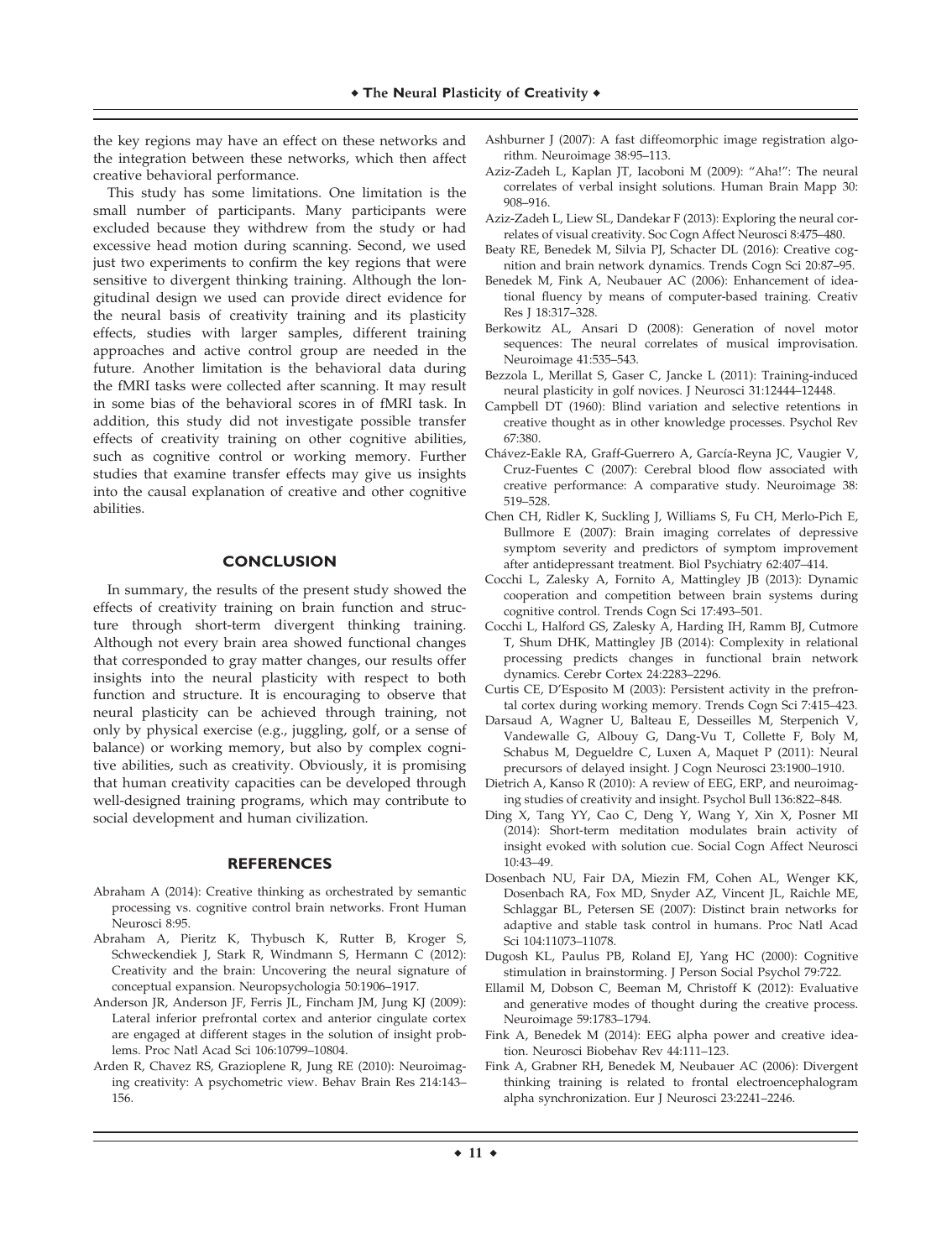- Fink A, Grabner RH, Benedek M, Reishofer G, Hauswirth V, Fally M, Neuper C, Ebner F, Neubauer AC (2009a): The creative brain: Investigation of brain activity during creative problem solving by means of EEG and FMRI. Hum Brain Mapp 30:734– 748.
- Fink A, Graif B, Neubauer AC (2009b): Brain correlates underlying creative thinking: EEG alpha activity in professional vs. novice dancers. Neuroimage 46:854–862.
- Fink A, Grabner RH, Gebauer D, Reishofer G, Koschutnig K, Ebner F (2010): Enhancing creativity by means of cognitive stimulation: Evidence from an fMRI study. Neuroimage 52: 1687–1695.
- Fink A, Koschutnig K, Benedek M, Reishofer G, Ischebeck A, Weiss EM, Ebner F (2012): Stimulating creativity via the exposure to other people's ideas. Human Brain Mapp 33:2603– 2610.
- Fink A, Benedek M, Koschutnig K, Pirker E, Berger E, Meister S, Neubauer AC, Papousek I, Weiss EM (2015): Training of verbal creativity modulates brain activity in regions associated with language-and memory-related demands. Human Brain Mapp 36:4104–4115.
- Gibson C, Folley BS, Park S (2009): Enhanced divergent thinking and creativity in musicians: A behavioral and near-infrared spectroscopy study. Brain Cogn 69:162–169.
- Holroyd CB, Nieuwenhuis S, Yeung N, Nystrom L, Mars RB, Coles MG, Cohen JD (2004): Dorsal anterior cingulate cortex shows fMRI response to internal and external error signals. Nat Neurosci 7:497–498.
- Honey CJ, Thivierge JP, Sporns O (2010): Can structure predict function in the human brain? Neuroimage 52:766–776.
- Howard-Jones PA, Blakemore SJ, Samuel EA, Summers IR, Claxton G (2005): Semantic divergence and creative story generation: An fMRI investigation. Cogn Brain Res 25:240–250.
- Ilg R, Wohlschlager AM, Gaser C, Liebau Y, Dauner R, Woller A, Zimmer C, Zihl J, Muhlau M (2008): Gray matter increase induced by practice correlates with task-specific activation: A combined functional and morphometric magnetic resonance imaging study. J Neurosci 28:4210–4215.
- Jaeggi SM, Buschkuehl M, Jonides J, Perrig WJ (2008): Improving fluid intelligence with training on working memory. Proc Natl Acad Sci 105:6829–6833.
- Jung-Beeman M, Bowden EM, Haberman J, Frymiare JL, Arambel-Liu S, Greenblatt R, Reber PJ, Kounios J (2004): Neural activity when people solve verbal problems with insight. PLoS Biol 2: e97.
- Jung RE, Segall JM, Jeremy Bockholt H, Flores RA, Smith SM, Chavez RS, Haier RJ (2010): Neuroanatomy of creativity. Human Brain Mapp 31:398–409.
- Jung RE, Mead BS, Carrasco J, Flores RA (2013): The structure of creative cognition in the human brain. Front Human Neurosci 7:330.
- Kleibeuker SW, Koolschijn PCM, Jolles DD, De Dreu CK, Crone EA (2013): The neural coding of creative idea generation across adolescence and early adulthood. Front Human Neurosci 7:15.
- Kounios J, Frymiare JL, Bowden EM, Fleck JI, Subramaniam K, Parrish TB, Jung-Beeman M (2006): The prepared mind neural activity prior to problem presentation predicts subsequent solution by sudden insight. Psychol Sci 17:882–890.
- Kowatari Y, Lee SH, Yamamura H, Nagamori Y, Levy P, Yamane S, Yamamoto M (2009): Neural networks involved in artistic creativity. Hum Brain Mapp 30:1678–1690.
- Luo J, Niki K (2003): Function of hippocampus in "insight" of problem solving. Hippocampus 13:316–323.
- Ma HH (2006): A synthetic analysis of the effectiveness of single components and packages in creativity training programs. Creativ Res J 18:435–446.
- MacDonald AW, 3rd, Cohen JD, Stenger VA, Carter CS (2000): Dissociating the role of the dorsolateral prefrontal and anterior cingulate cortex in cognitive control. Science 288:1835– 1838.
- Maldjian JA, Laurienti PJ, Kraft RA, Burdette JH (2003): An automated method for neuroanatomic and cytoarchitectonic atlasbased interrogation of fMRI data sets. Neuroimage 19:1233– 1239.
- Mansouri FA, Tanaka K, Buckley MJ (2009): Conflict-induced behavioural adjustment: A clue to the executive functions of the prefrontal cortex. Nat Rev Neurosci 10:141–152.
- Mok LW (2014): The interplay between spontaneous and controlled processing in creative cognition. Front Human Neurosci 8:663.
- Mumford MD (2002): Social innovation: Ten cases from Benjamin Franklin. Creativ Res J 14:253–266.
- Olesen PJ, Westerberg H, Klingberg T (2004): Increased prefrontal and parietal activity after training of working memory. Nat Neurosci 7:75–79.
- Oppezzo M, Schwartz DL (2014): Give your ideas some legs: The positive effect of walking on creative thinking. J Exp Psychol Learn Mem Cogn 40:1142–1152.
- Qiu J, Li H, Jou J, Liu J, Luo Y, Feng T, Wu Z, Zhang Q (2010): Neural correlates of the "Aha" experiences: Evidence from an fMRI study of insight problem solving. Cortex 46:397–403.
- Raven JC (1962): Advanced Progressive Matrices: Sets I and II. London: HK Lewis.
- Runco MA, Jaeger GJ (2012): The standard definition of creativity. Creativ Res J 24:92–96.
- Saggar M, Quintin EM, Kienitz E, Bott NT, Sun Z, Hong WC, Chien YH, Liu N, Dougherty RF, Royalty A, Hawthorne G, Reiss AL (2015): Pictionary-based fMRI paradigm to study the neural correlates of spontaneous improvisation and figural creativity. Sci Rep 5:10894.
- Sawyer K (2011): The cognitive neuroscience of creativity: A critical review. Creativ Res J 23:137–154.
- Scholz J, Klein MC, Behrens TE, Johansen-Berg H (2009): Training induces changes in white-matter architecture. Nat Neurosci 12: 1370–1371.
- Scott G, Leritz LE, Mumford MD (2004): The effectiveness of creativity training: A quantitative review. Creativ Res J 16:361– 388.
- Seeley WW, Menon V, Schatzberg AF, Keller J, Glover GH, Kenna H, Reiss AL, Greicius MD (2007): Dissociable intrinsic connectivity networks for salience processing and executive control. J Neurosci 27:2349–2356.
- Simonton DK (1984): Genius, Creativity, and Leadership: Historiometric Inquiries. Cambridge, MA: Harvard University Press.
- Smith GF (1998): Idea-generation techniques: A formulary of active ingredients. J Creative Behav 32:107–134.
- Stein MI (1953): Creativity and culture. J Psychol 36:311–322.
- Sternberg RJ, Lubart TI (1996): Investing in creativity. Am Psychol 51:677.
- Supekar K, Swigart AG, Tenison C, Jolles DD, Rosenberg-Lee M, Fuchs L, Menon V (2013): Neural predictors of individual differences in response to math tutoring in primary-grade school children. Proc Natl Acad Sci 110:8230–8235.